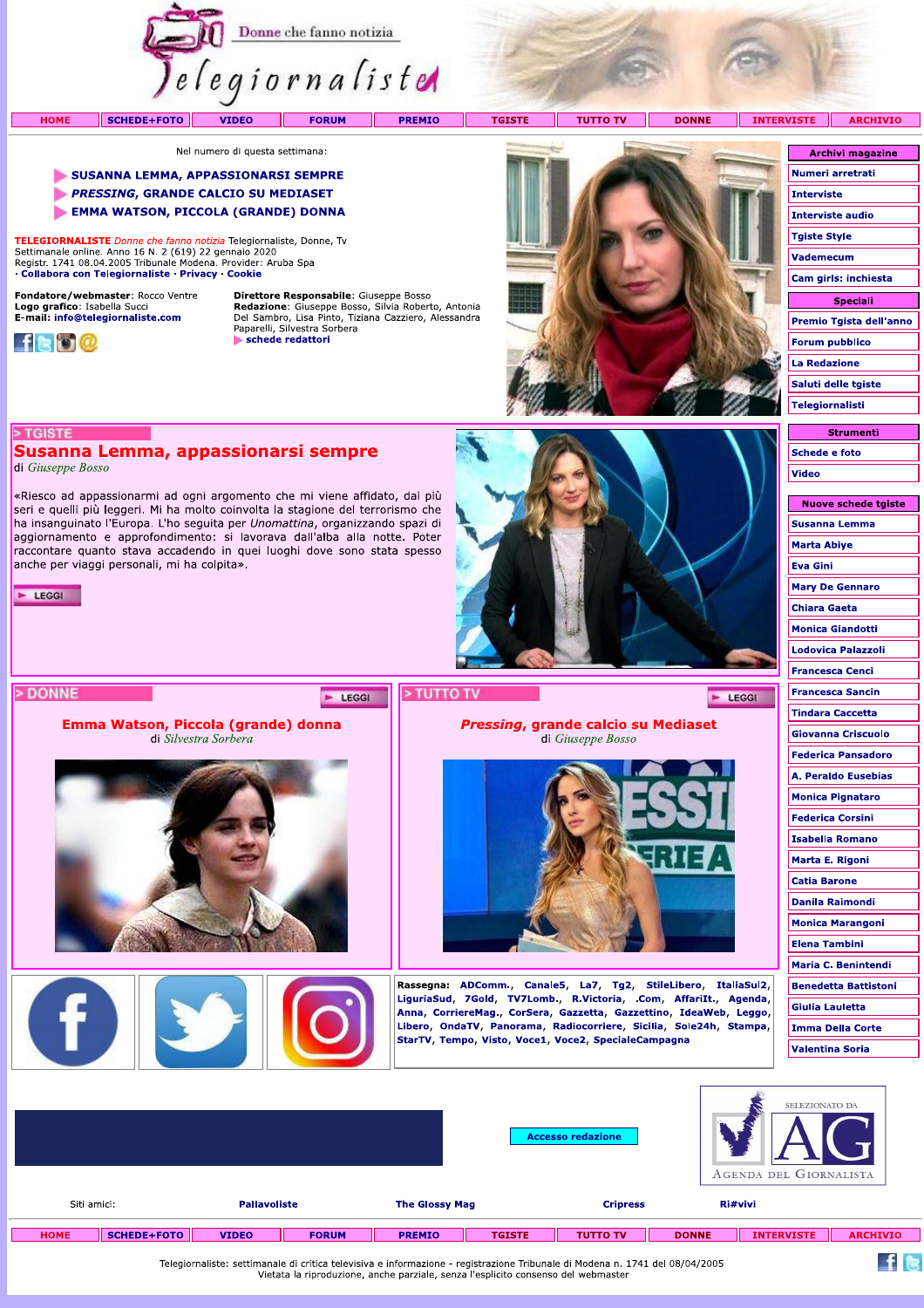

di Giuseppe Bosso

Susanna Lemma, appassionarsi sempre<br>
di Giuseppe Bosso<br>
Incontriamo Susanna Lemma: laurea in giurisprudenza alla Luiss (con una<br>
seconda, conseguita il filosofia, e una prossima in teologia), master alla<br>
scuola di Perugia

di Giuseppe Bosso<br>
Incontriamo **Susanna Lemma**: laurea in giurisprudenza alla Luiss (con una<br>
seconda, conseguita il filosofia, e una prossima in teologia), master alla<br>
seconda di Perugia, dopo una gavetta tra emitterti l

realizzo i collegamenti del tg e quando necessario di *Unomattina*. Poi torno casa e mi occupo delle cose che mi piacciono (il volontariato, la cura del casa e lo studio). Nel pomeriggio spesso torno a Saxa Rubra per prepa From the fille property and in the property of the commuter. For the constraints in the constraints of the file of the constraints of the constraints of the constraints of the constraints of the constraints of the constra

| <b>HOME</b> | SCHEDE+FOTO | <b>VIDEO</b> | <b>FORUM</b> | <b>PREMIO</b> | <b>TGISTE</b>                                                                                                                                                                                                     | <b>TUTTO TV</b> | <b>DONNE</b> | <b>INTERVISTE</b> | <b>ARCHIVIO</b> |
|-------------|-------------|--------------|--------------|---------------|-------------------------------------------------------------------------------------------------------------------------------------------------------------------------------------------------------------------|-----------------|--------------|-------------------|-----------------|
|             |             |              |              |               | Telegiornaliste: settimanale di critica televisiva e informazione - registrazione Tribunale di Modena n. 1741 del 08/04/2005<br>Vietata la riproduzione, anche parziale, senza l'esplicito consenso del webmaster |                 |              |                   |                 |

Ielegiorhaliste: settimanale di critica televisiva e informazione - registrazione Tribunale di Modena n. 1741<br>Vietata la riproduzione, anche parziale, senza l'esplicito consenso del webmaster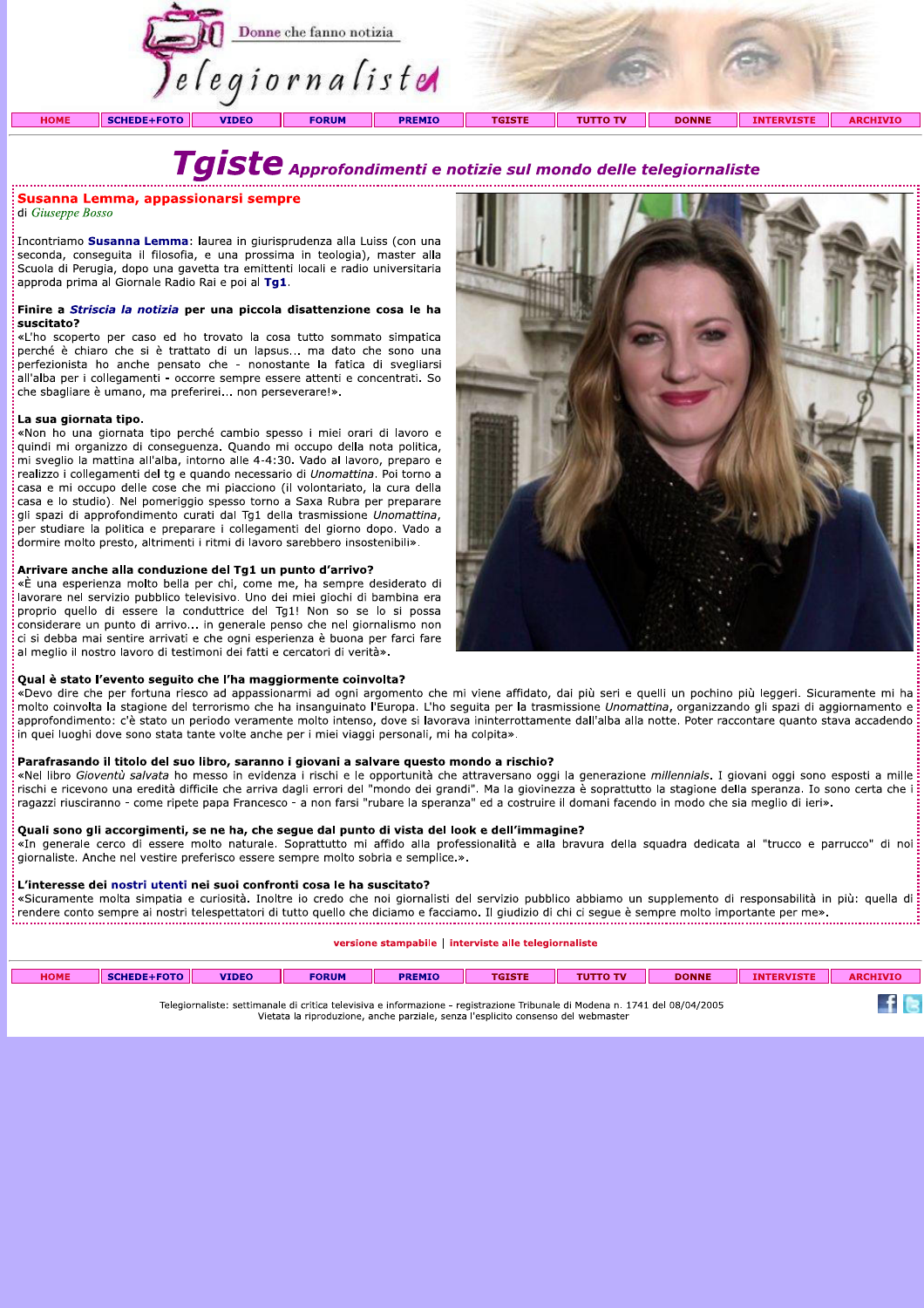

|  | $Tutto TV$ Ieri, oggi e domani |
|--|--------------------------------|
|--|--------------------------------|

## $\frac{1}{2}$ di *Giuseppe Bosso*

**Pressing, grande calcio su Mediaset<br>
Il 2020**, per gli appassionati del grande calcio, sulle reti Mediaset è<br>
partito con una novità, o per meglio dire un gradito ritorno.<br>
Con la conduzione di Giorgia Rossi (seconda cals

**Pressing, grande calcio su Mediaset**<br>
di Giuseppe Bosso<br>
Il 2020, per gli appassionati del grande calcio, sulle reti Mediaset è<br>
partito con una novità, o per meglio dire un gradito ritorno.<br>
Con la conduzione di Giorgia della **domenica del campionato, commenti a caldo del posticipo** da<br>poco concluso, **ospiti e dibattiti** in studio.<br>Come detto, gradito ritorno, in quanto le reti Mediaset ripropongono una<br>**trasmissione che grande successo**

dal campionato-spezzatino spalmato su più giorni all'introduzione del var  $\frac{1}{2}$  in campo.



| <b>HOME</b> | <b>SCHEDE+FOTO</b> | <b>VIDEO</b> | <b>FORUM</b> | <b>PREMIO</b> | <b>TGISTE</b> | <b>TUTTO TV</b> | <b>DONNE</b> | <b>INTERVISTI</b> | <b>ARCHIVIO</b> |
|-------------|--------------------|--------------|--------------|---------------|---------------|-----------------|--------------|-------------------|-----------------|
|             |                    |              |              |               |               |                 |              |                   |                 |

lelegiorhaliste: settimahale di critica televisiva e informazione - registrazione Tribunale di Modena n. 1741 del 08/04/2005<br>Vietata la riproduzione, anche parziale, senza l'esplicito consenso del webmaster

 $f \approx$